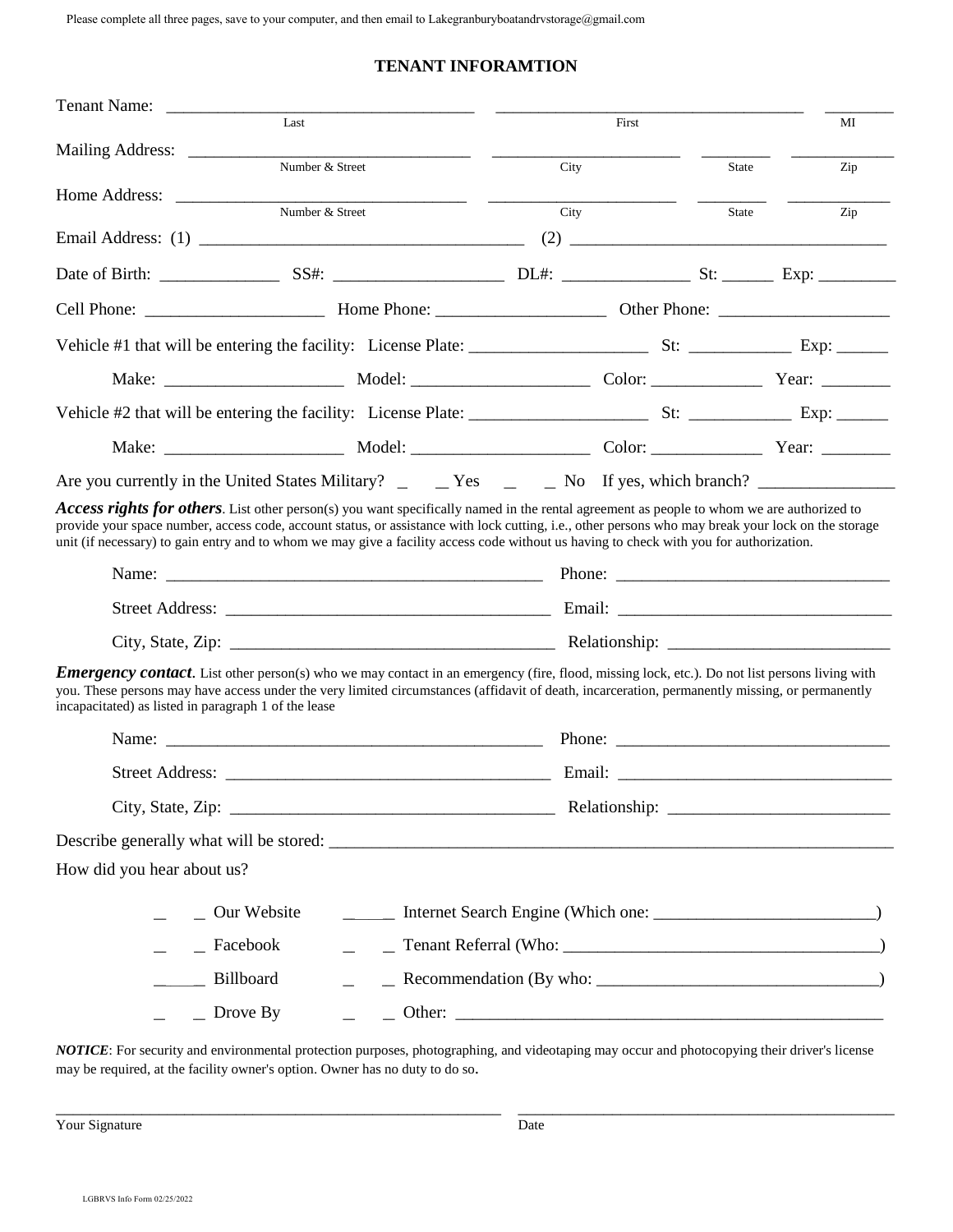Please complete all three pages, save to your computer, and then email to Lakegranburyboatandrvstorage@gmail.com

|                                                      |  | <b>BOAT / TRAILER / VEHICLE / RV INFORMATION</b>                                                                               |  |  |  |  |
|------------------------------------------------------|--|--------------------------------------------------------------------------------------------------------------------------------|--|--|--|--|
| <b>INSURANCE PROVIDER</b> (for what is being stored) |  |                                                                                                                                |  |  |  |  |
|                                                      |  |                                                                                                                                |  |  |  |  |
| <b>BOAT #1</b> (Complete each blank)                 |  |                                                                                                                                |  |  |  |  |
|                                                      |  |                                                                                                                                |  |  |  |  |
|                                                      |  |                                                                                                                                |  |  |  |  |
|                                                      |  |                                                                                                                                |  |  |  |  |
|                                                      |  |                                                                                                                                |  |  |  |  |
|                                                      |  | Is tenant the registered owner? $\qquad \qquad$ Yes $\qquad \qquad$ No If no, name of owner:                                   |  |  |  |  |
| <b>BOAT #2</b> (Complete each blank)                 |  |                                                                                                                                |  |  |  |  |
|                                                      |  |                                                                                                                                |  |  |  |  |
|                                                      |  |                                                                                                                                |  |  |  |  |
|                                                      |  | Is tenant the registered owner? $\frac{1}{\sqrt{1-\frac{1}{n}}}$ Yes $\frac{1}{\sqrt{1-\frac{1}{n}}}$ No If no, name of owner: |  |  |  |  |
|                                                      |  |                                                                                                                                |  |  |  |  |
|                                                      |  |                                                                                                                                |  |  |  |  |
|                                                      |  | Is tenant the registered owner? $\_\_\_\_\_\$ Yes $\_\_\_\_\$ No If no, name of owner: $\_\_\_\_\_\_\_\_\_\_\_\_\$             |  |  |  |  |
|                                                      |  |                                                                                                                                |  |  |  |  |
|                                                      |  |                                                                                                                                |  |  |  |  |
|                                                      |  |                                                                                                                                |  |  |  |  |
|                                                      |  |                                                                                                                                |  |  |  |  |
|                                                      |  |                                                                                                                                |  |  |  |  |
|                                                      |  |                                                                                                                                |  |  |  |  |
|                                                      |  |                                                                                                                                |  |  |  |  |
|                                                      |  | Is tenant the registered owner? $\qquad \qquad$ Yes $\qquad \qquad$ No If no, name of owner:                                   |  |  |  |  |
| <b>VEHICLE INFORMATION</b>                           |  |                                                                                                                                |  |  |  |  |
|                                                      |  | Type of vehicle being stored: _ _ _ Automobile _ _ _ _ RV _ _ _ Motorcycle _ _ _ Other                                         |  |  |  |  |
|                                                      |  |                                                                                                                                |  |  |  |  |
|                                                      |  |                                                                                                                                |  |  |  |  |
|                                                      |  | Is tenant the registered owner? $\qquad \qquad$ Yes $\qquad \qquad$ No If no, name of owner:                                   |  |  |  |  |

Nour Signature and the set of the set of the set of the set of the set of the set of the set of the set of the Date